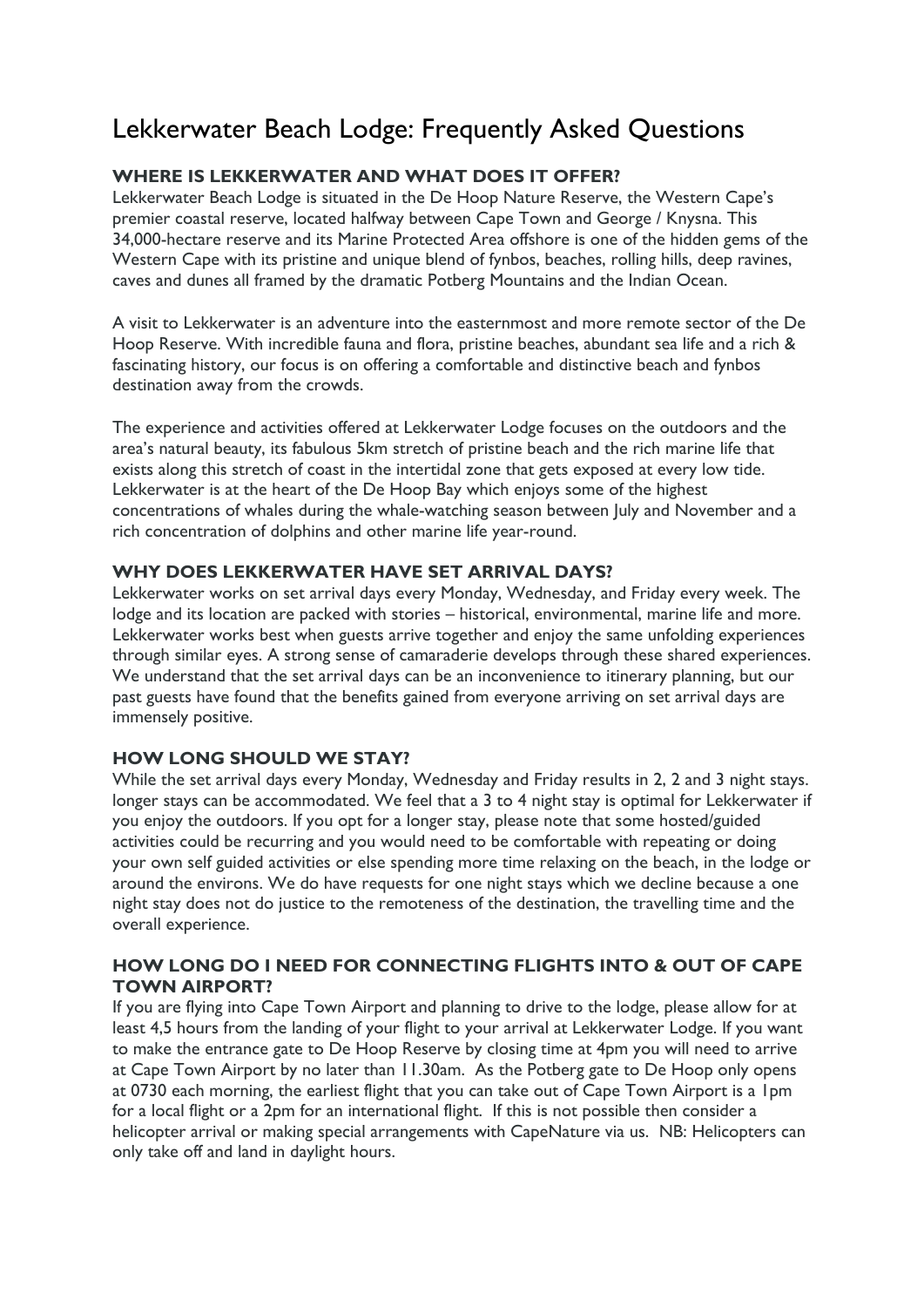# **WHAT ACCOMMODATION AND FACILITIES DOES LEKKERWATER PROVIDE?**

Because of strict environmental legislation and the resultant small development footprint permitted on this site, Lekkerwater has only seven guest bedrooms. Six are double (or twin) bedded stand-alone bedrooms that are 41 square meters in size. All have unobstructed views onto the ocean and beaches. It is possible to watch dolphins and whales from every bed! The larger family room is 80 square meters and is primarily reserved for families with younger children.

Each guest bedroom has a private veranda, wood burning room heater, coffee and tea making facilities and an open plan shower & vanity area.

All bedrooms have two three quarter extra length beds that can be made up as two large single beds or joined to make one super king size (and super-comfortable) bed. The beds are made up as super kings, unless specifically requested otherwise. 220V charging facilities are available in all bedrooms.

# **WHAT IS INCLUDED AND EXCLUDED?**

Lekkerwater tries to be as all-inclusive as possible. Our tariff includes the 6km return transfers between the Lekkerwater car park and the lodge; the lodge's guided activities and all meals from afternoon tea on the arrival day to a hearty breakfast on the day of departure. Our prices also include most "local" drinks in reasonable quantities including a variety of soft drinks, beers, a choice of house wines, sparkling wine and a selection of gins & local spirits. It does not include shooters, single malts, tequila, French champagne etc. We also have a selection of premium wines from the region available at an additional cost. Should guests abuse the lodge's free drink offerings and consume an 'unreasonable' quantity of drinks, they will be billed accordingly. If you are celebrating a special occasion and / or wish to bring your own premium drinks, single malts, tequila and French champagnes, you are welcome to do so and no corkage will be charged. As our check-in time at the Lekkerwater car park on your arrival day is at 2pm we offer savouries on arrival that afternoon – but not lunch.

**Excluded** is the cost of getting to and from Lekkerwater's car park; premier brand drinks; wines on our reserve list; discretionary gratuities to staff and guides; Cape Nature Park entrance fees of R50 per person per night and R30 per child per night (must be paid in cash at the Park entrance gate on arrival) and comprehensive travel insurance. Lodge extras can be paid by either Visa or MasterCard on check-out.

# **WHAT ACTIVITIES ARE OFFERED AT LEKKERWATER?**

We offer an integrated hosted experience at Lekkerwater Lodge. This means that we do not have a long list of activities available for guests to pick and choose from each day, but specialise on guided and educational experiences that highlight what the area and the local reefs have to offer. Our activities are focused on the fynbos as well as the pristine coastline and involve mainly exploring the area on foot – its rolling hills, deep gorges, caves, ravines and around low tide, the rich intertidal zone on the exposed reefs along this stretch of coastline. In addition, there are a range of self-guided walking trails available of different difficulty and distances. As we are in the heart of a thriving Marine Protected Area no surfing, boating, or fishing is permitted. You can however explore the rock pools and view the marine life with masks and snorkels. Lekkerwater is also a great place to decompress, relax and absorb the surroundings from the lodge, in the 'sala', from the hot tub or on the beach. With its rugged mountainous terrain, the area around Lekkerwater is not your typical game drive terrain so if you are wanting to go out on morning and afternoon game drives, then its best to visit a specialist game reserve.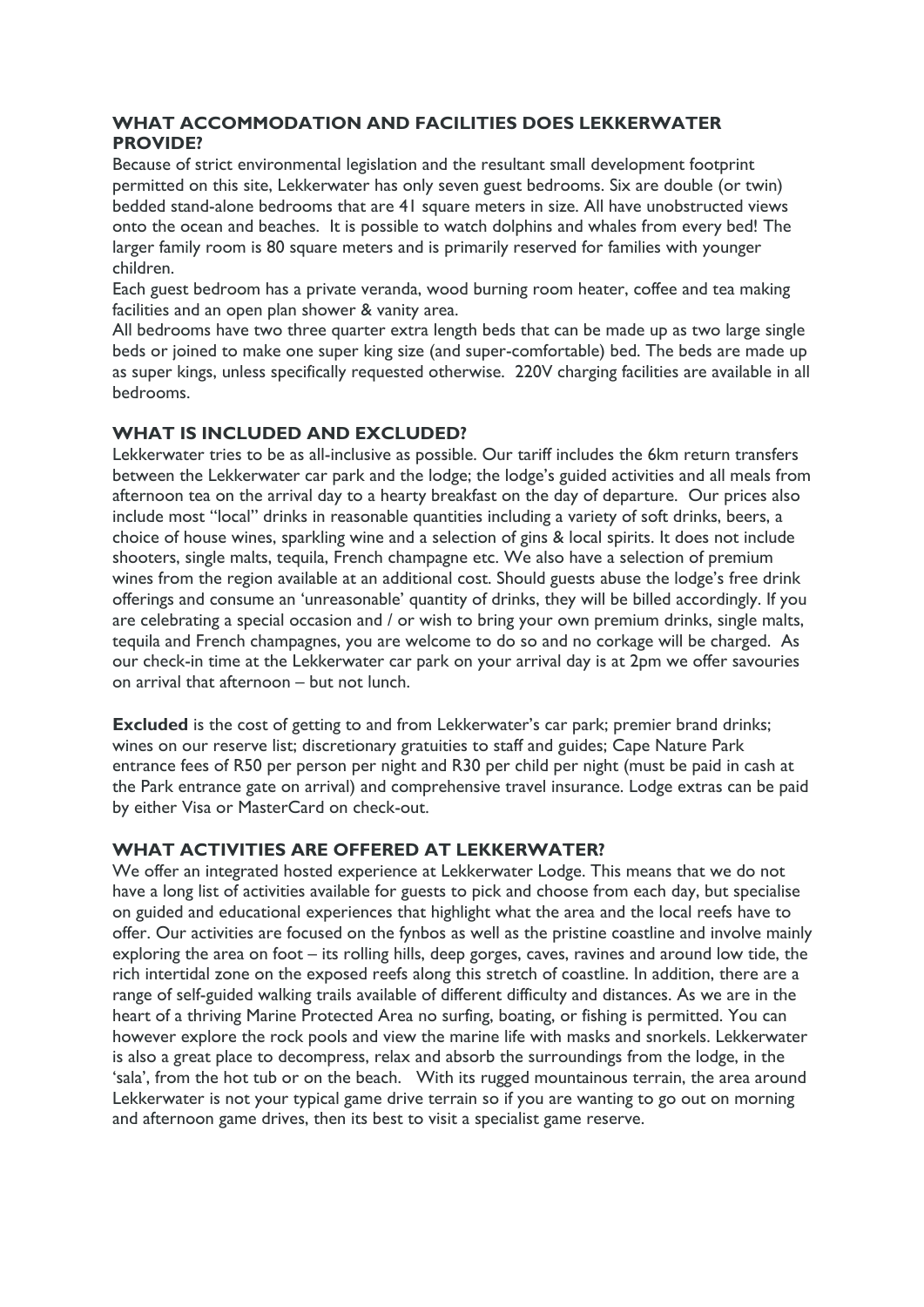# **HOW DO I GET TO LEKKERWATER?**

The drive to Lekkerwater Beach Lodge takes around 3 hours 45 minutes from Cape Town via Caledon & Bredasdorp and a little over 4 hours from George, depending on the time of day and the traffic. Please add time for a meal and a refuelling stop (Bredasdorp or Swellendam are your last refuelling opportunities). Please note that the last 57km to the Lekkerwater Car Park is on gravel roads and the condition of this road varies day to day depending on the weather and the traffic. The road within the De Hoop Reserve from the Potberg Gate to the Lekkerwater car park is fine for regular saloon vehicles, provided that you drive slowly and carefully. Travelling in a low bodied vehicle such as a sports car or a vehicle with low profile tyres is not recommended. If you are renting a vehicle or booking a chauffeur drive and have a choice of vehicle, it would be preferable to rent an SUV.

Google Maps has marked Lekkerwater Beach Lodge, remembering that your destination is not at the lodge, but is 6km inland to Lekkerwater's well signposted car park. We cannot take private vehicles at Lekkerwater Lodge due to very rough last 6km long access road over the hill and the limited parking space at the Lodge. The car park has trees for shade and is located inside the Reserve.

Guests will be transferred from Lekkerwater's car park to the lodge in the lodge's 4x4 Toyota Landcruiser, Land Rover or Double Cab as per the 2pm pickup time provided (or at another time on prior arrangement).

*PLEASE MAKE SURE THAT YOU RECEIVE & READ OUR DETAILED DRIVING INSTRUCTIONS BEFORE DEPARTURE.* 

# **CAN ONE FLY TO LEKKERWATER?**

Whilst most guests drive to Lekkerwater, helicopter transfers are an exciting alternative option to get to the lodge (especially in whale season and for guests arriving in Cape Town Airport later in the day). It is a fabulous hour & a half scenic flight from Cape Town with the landing spot for helicopters around 200m to the east of the lodge. The nearest airfield for fixed wing aircraft is in the western sector of the De Hoop Reserve, around an hour and half drive away from Lekkerwater making this option impractical. For a helicopter quote contact Cape Town Helicopters 021 4189462

## **WHAT ARE DE HOOP RESERVE'S GATE OPENING AND CLOSING TIMES?**

CapeNature manages the De Hoop Reserve and the Potberg entrance gate that takes you to Lekkerwater. The gate opening time is 07:30am and it closes sharply at 4 pm. If you are late or need the gate opened earlier, this will need to be facilitated in advance with Cape Nature and if possible, there will be a surcharge payable. Please note that the Cape Nature Park entrance fee is currently R50 per adult per night or R30 per child per night, payable in CASH on arrival at the Park gate. This entry fee is not included in your tariff. The entrance gate does not have credit card facilities.

## **WHAT ARE LEKKERWATER'S CHECK IN & CHECK OUT TIMES?**

The scheduled collection time at the Lekkerwater Car Park is 2pm. This car park is located 6km inland from the lodge. We ask guests to arrive at the car park as close to 2pm as possible so that you are not kept waiting or keep others waiting. Our check out time from Lekkerwater Lodge is at 10:15 am to be back at the car park at around 11:00 am. Due to the remote location of the Lodge and transfers to/from the car park, together with our COVID cleaning protocols, we are unable to assist with early check-ins or a late check-out. If you have time to spare, there are some lovely quirky spots to stop for lunch en-route in Napier, Bredasdorp or Swellendam or if you are very early, you can explore the western side of the De Hoop reserve. The western sector of De Hoop Reserve is accessible to the public via the reserve's main (western) gate that is located around 10km to the west of the Potberg entrance gate.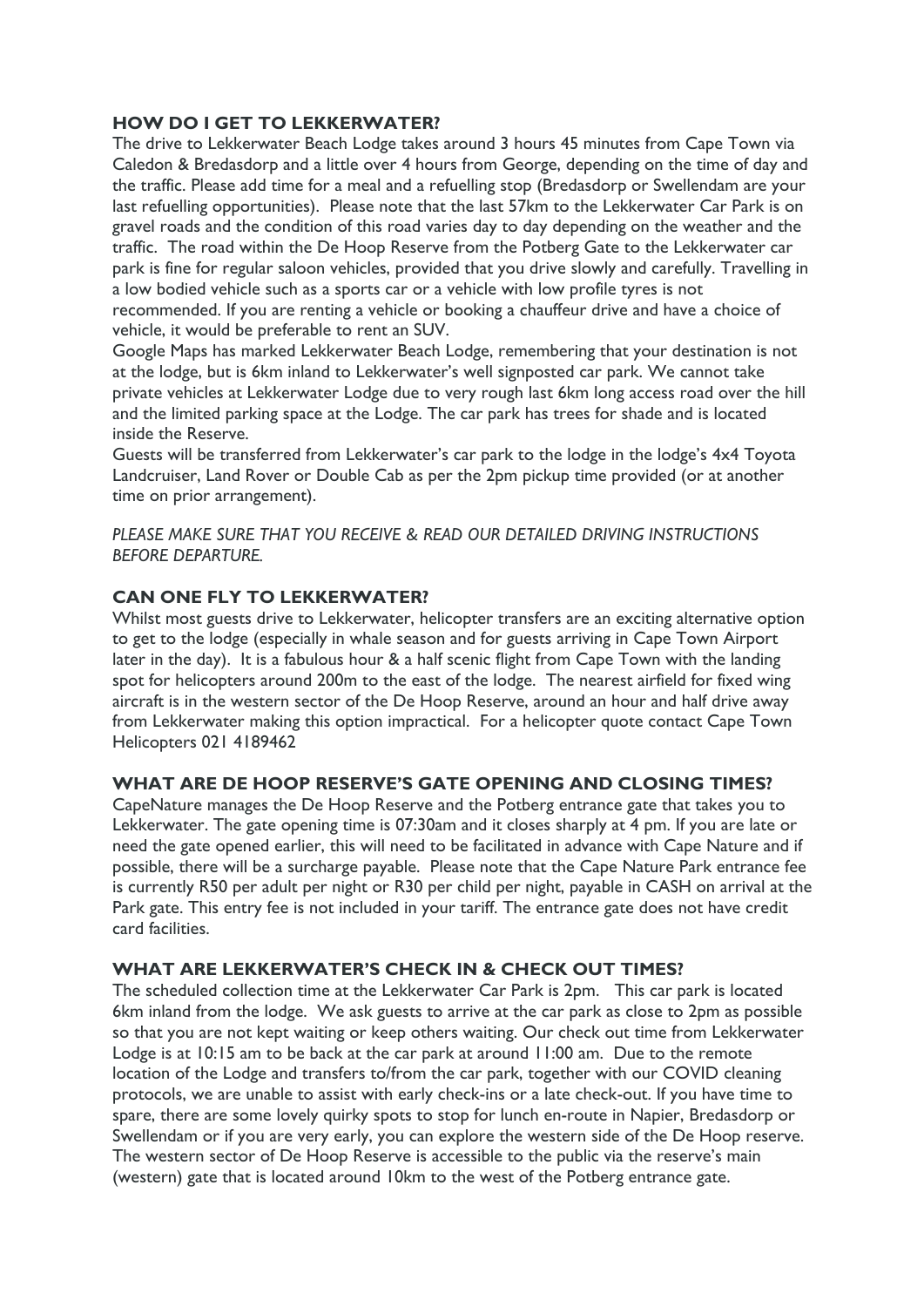# **IS THE LODGE SUITABLE FOR YOUNG CHILDREN?**

We welcome children aged 6 years and older. Please note that we do not offer childminding facilities. If you have young children, it is your responsibility to ensure their whereabouts and safety. Lekkerwater has an unfenced swimming pool & high drop-off area.

Lekkerwater has one family bedroom of around 80 square meters which has a downstairs master bedroom and an upstairs loft area with two single beds. The bedroom shares an open plan shower and vanity area.

All other bedrooms at Lekkerwater are standalone rooms that are not suitable for children under 12 years unless accompanied by one adult.

From time to time Lekkerwater does offer exclusive use options where a family or families can book out the entire lodge for their exclusive use. On these occasions we welcome children of all ages, provided that all the parties in the group are informed and understand that we have an open swimming pool with no fences or nets and furthermore that there are high drop-offs around the lodge that are protected solely by rope balustrades.

# **WHAT CAN YOU ARRANGE FOR HONEYMOONERS & SPECIAL OCCASIONS?**

For those planning your special occasion, we want to make sure that there is a harmonious fit between what you are wanting from your honeymoon at Lekkerwater and what the lodge can realistically deliver. Lekkerwater is a small, remote, off-the-grid lodge tucked away in an isolated part of the De Hoop Nature Reserve. Lekkerwater's focus is on delivering memorable experiences in the beautiful environment and not on the bricks, mortar, baths, gold taps or spas that many larger resort-type hotels and lodges provide. Whilst our accommodation and facilities are perfectly comfortable, sipping cocktails around a swimming pool, rose petals in a bath or a spa day is not our thing. If the weather, winds, and tides are favourable, all or nearly all our guests want to partake in a beach lunch or beach dinner, so we are unable to offer this privately. If however, you are looking for a truly remote and pristine destination and lots of outdoor activities, then Lekkerwater is your spot! We can pack a picnic for you to enjoy privately along the pristine coastline or a cooler box for sundowners over and above our regular activities and surprises. We will do our upmost to make honeymooner's stays as memorable as possible so long as you are happy with the constraints that we live with at Lekkerwater.

## **WHAT TO PACK?**

We do suggest you pack the following items. Reef walking shoes (Crocs or similar that you don't mind getting wet for walking on sharp rocks!); good walking or running shoes for clambering over the hills and into the ravines; binoculars; wide brimmed hats, sunblock; a torch / flashlight; sunglasses; warm windproof jacket; long sleeve shirts, shorts and swimming costume. Please remember a good book and something warm for the cool mornings & evenings. Please don't forget your personal medications as it is a long drive to the nearest pharmacy.

# **WHAT MEALS DO YOU PROVIDE AND CAN YOU ACCOMMODATE DIETARY CONSTRAINTS?**

Lekkerwater's menus are inspired by the cultures & produce of the region as well as the nofishing and no-foraging rules that govern the De Hoop Reserve and the marine protected area offshore. We strive to ensure that we serve fresh, locally produced and farmed products. Home style hearty meals are cooked with love and passion rather than by "fine dining" precision. Environmental laws required the new Lekkerwater to fit into the existing footprint of FW De Klerk's original house that was built in 1990 and is now defunct. We therefore have a very small developmental area and limited back-of-house and stores area. In tandem, the lodge operates exclusively on solar electricity which restricts the number of modern, energy guzzling appliances. For this reason, we have homely set menus that are down-to- earth that we hope you will find to your liking.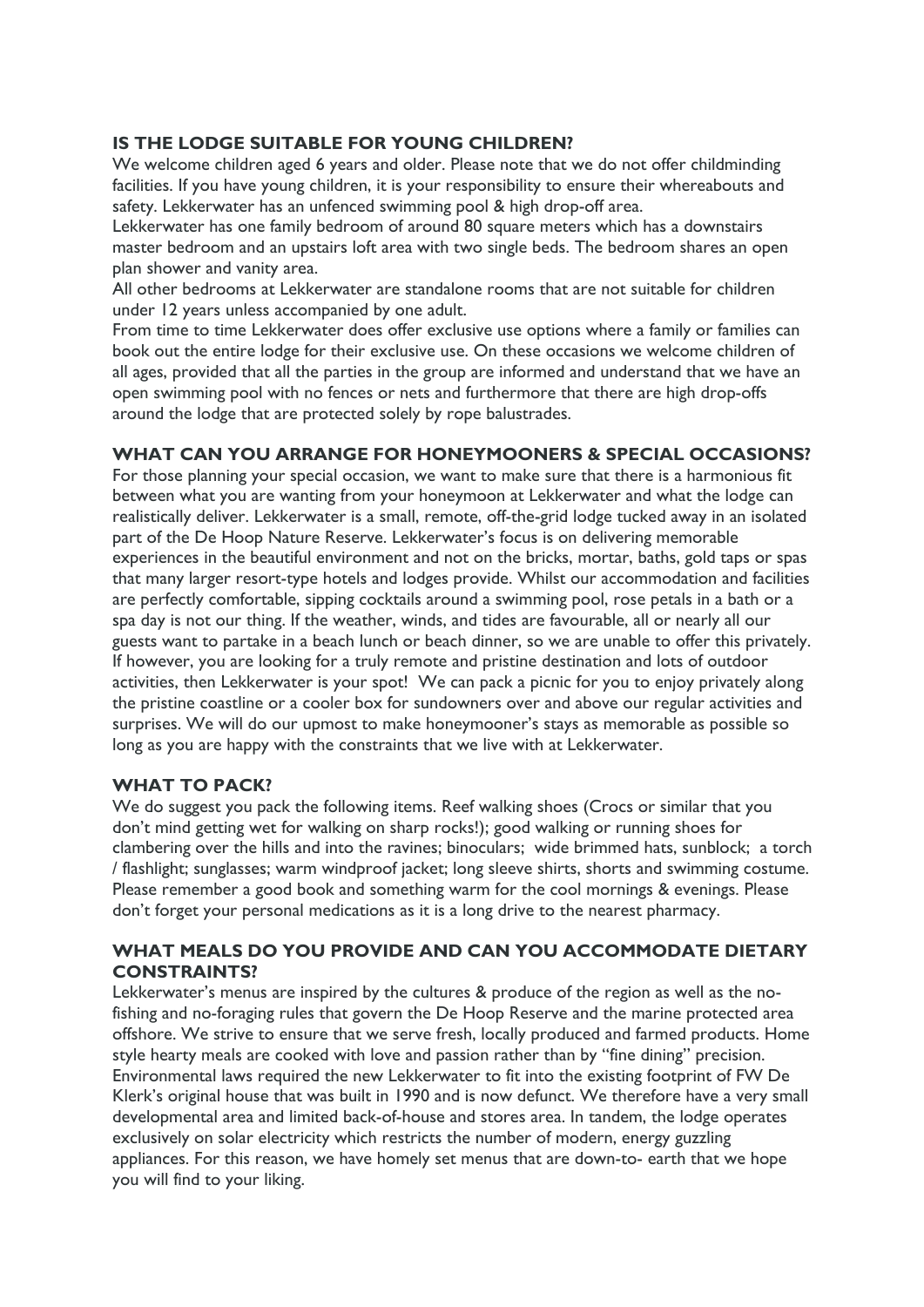The dinner menu will be displayed in the main area from lunch time onwards. If there is something on the menu that you are not comfortable with, please advise our staff as early as possible so that they can prepare an alternative dish for you. Please do tell us in advance of any allergies and remind the chefs on your arrival of any dietary requirements or food allergies that you may have. Whilst we will do our best to cater to various dietary constraints, please bear in mind our severe logistical constraints. Our supplies are over a half-day round trip drive away, so we are unable to pop over to the local stores to buy and provide for last-minute requests. As we strive to serve fresh food and our suppliers in Bredasdorp do not have a regular stock of fresh fish, we generally do not serve fish, unless specifically required by pescatarians, in which case we will do our best to source what is available.

Please note that we can accommodate Halaal guests with vegetarian food and possibly Halaal meat if available from our suppliers in Bredasdorp, however we do not operate a fully Halaal kitchen.

# **WHAT DRINKS AND WINE ARE INCLUDED?**

A reasonable selection of local wines, bubbly, beers, spirits and cool drinks are included free of change in our pricing. Our selection of free house wines varies according to what is available locally and usually includes a choice of up to 10 to 12 different red, white and rosé wines. We have sourced most of our wines from the surrounding Overberg Region, a notable farming and wine producing region that stretches from the Elgin Valley in our west to Swellendam and Malgas in the east. We do our best to keep to our wine list, but the selection may change from time to time depending on supplies & suggestions. We hope that you will enjoy exploring what the region has to offer. If you would like to bring your special tequila, single malt, French champagne etc, then please feel free to do so.

# **WHY ARE LEKKERWATER'S BUILDINGS NOT SPREAD OUT MORE ALONG THE COASTLINE?**

The reason for Lekkerwater's small development footprint is because the lodge has to abide by South Africa's extremely strict environmental legislation that governs developments of lodges within protected areas, nature reserves and national parks. The Lekkerwater of today has had to fit into the precise developmental footprint and previously disturbed lands of ex President FW De Klerk's old "Camp David" retreat that was built here in the 1990s – not an inch outside. Fortunately Lekkerwater's proximity to the sea and sound of the crashing waves masks neighbourly noises. We are proud about the minimal negative environmental impact that Lekkerwater has on the De Hoop Reserve.

# **DOES LEKKERWATER HAVE CELL PHONE RECEPTION AND OFFER Wi-Fi?**

Due to Lekkerwater's truly remote location, there is a limited and highly unreliable cell phone signal at Lekkerwater that comes and goes. The lodge is connected to the outside world by satellite and the (free) Wi-Fi is generally reliable but can be erratic. There are however times when the Wi-Fi does not work that could take a few days to rectify due to the remote location of the lodge and the time it takes to get technicians on site to repair. The back-up plan is to walk to the top of the hill behind the lodge where the cell phone reception is stronger.

## **CAN I BRING MY PETS?**

As De Hoop is a gazetted provincial nature reserve, no pets are allowed into the reserve. So unfortunately, we are unable to accept a visit from your fury friends.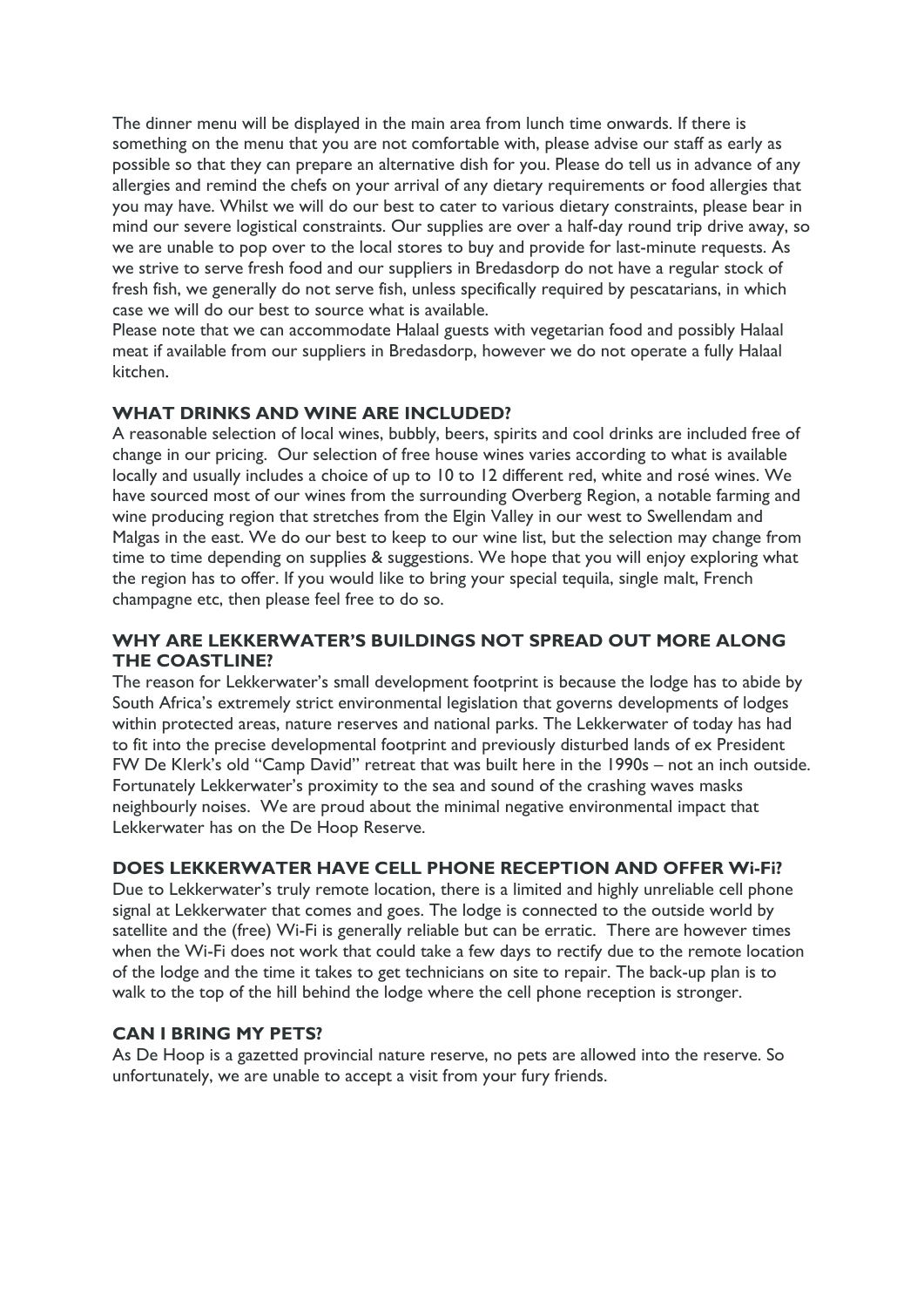## **WHEN IS THE WHALE SEASON?**

De Hoop Reserve is regarded as one of the finest destinations on the planet for land based whale watching. The Bay in front of Lekkerwater hosts large numbers of Southern Right Whales who migrate to the area from Antarctica when that freezes over. The highest recorded number of Southern Right Whales in the De Hoop Bay has been 1100 whales at any one time. The lowest number in whale season has been around three hundred. The first few individual Southern-Right whales start to arrive in mid-May or early June and the last have usually departed by late November. If you specifically want to view the whales, the best time for Southern Right whale viewing is from mid-July to late October, maybe early November. Bryde's whales can be viewed all year and marine life is abundant all year round with regular viewings of super pods of dolphins cavorting in the waves around Lekkerwater.

# **SPECIAL REQUESTS & PRIVATE FUNCTIONS**

Please let us know if you are celebrating a special occasion. It is difficult for us to specify in advance exactly what the lodge will arrange as our options depend on the weather and tides. For this reason, we leave it up to the lodge management team to determine how to best spoil our guests taking the weather, tides and guests into consideration. If the weather and tides are in our favour, guests usually want to enjoy lunch on the beach, so it is impossible for us to offer private dining on the beach. We can however set up a private table apart from the other guests. Our team will do everything possible to make your stay memorable.

## **IS LEKKERWATER SUITABLE FOR GUESTS WITH MOBILITY ISSUES?**

Lekkerwater is perched high up on stabilized coastal dune. All our activities are focused on walking the hills, its gorges and along the coastline. There is a long and steep walk to and from the beach to the lodge. Hence, we are not ideally suited for guests with mobility issues unless they are happy to relax in the main area and enjoy the views with a good book.

## **CAN WE BRING OUR BICYCLES?**

Yes and no! The best mountain biking or eBike cycling is within the interior of the De Hoop Nature Reserve. The last 6km to Lekkerwater is along one single access track which is a steep and technical ride with no option of a circular route. Once you are at the lodge there are no other cycling options unless one heads back into the interior. The beach is very soft sand making MTB cycling, even on fat bikes almost impossible. If you do bring your mountain bike or ebike, we recommend that you arrive early and enjoy a cycle within the interior of the De Hoop Reserve finishing up at our car park 6km away from the lodge. You can then leave your bicycle locked in your vehicle or on your bicycle rack. The Lekkerwater car park is unfenced and whilst we have not had any security issues, we do recommend that the bike and or trailer is locked. Only if you are technically very competent, it is possible to ride to the lodge.

## **AND FINALLY, WHERE DOES YOUR MONEY GO AND BEE?**

One of the policies that the South African Government has implemented successfully over the past nearly three decades has been to create legislation and processes that allows and indeed encourages public sector partnerships with the private sector to help develop and fund the country's national parks and game reserves in order for them become more sustainable and less of a burden on the South African fiscus and taxpayer. Private sector lessors (like Lekkerwater) pay the park authorities for the rights and privilege to operate hospitality facilities within the reserves through a combination of an annual rental payment and a percentage of gross turnover.

Lekkerwater is one such property that is located on public land, operating on a lease from Cape Nature. In terms of the lease, general legislation and Natural Selection practices, Lekkerwater has to pay the following moneys: